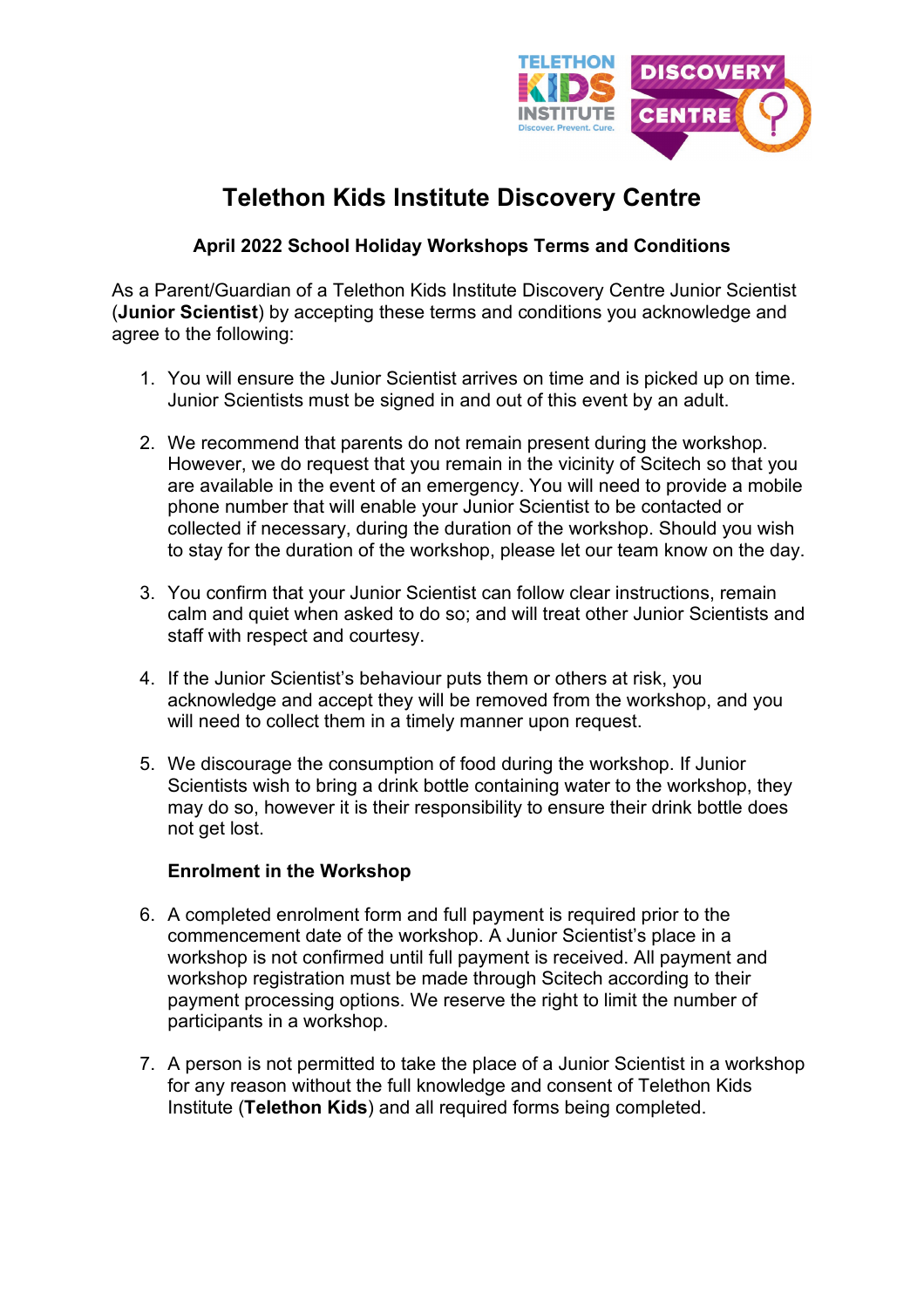

## **Privacy**

- 8. While attending a workshop, a Junior Scientist may be photographed or filmed on video by Telethon Kids. You agree that such photos and footage may be used by Telethon Kids for promotional purposes, including but not limited to inclusion in printed materials such as brochures and newsletters and displayed on Telethon Kids' website and social media pages, such as Facebook, Instagram and YouTube. Junior Scientists are not themselves permitted to take videos or photographs that include other Junior Scientists. Consent for photography or filming will be sought from the Parent/Guardian during the registration process at the start of each workshop. The Parent/Guardian must notify Discovery Centre staff at the start of the workshop if they do not give permission for their child to be photographed/filmed.
- 9. Contact information supplied by you to Telethon Kids relating to a workshop will not be disclosed outside Telethon Kids without your express consent, except where required by law. Telethon Kids does not retain any credit card information provided by you.
- 10.Telethon Kids Discovery Centre will from time-to-time send correspondence to you for the purpose of marketing. Should you not wish to receive mailings from Telethon Kids Discovery Centre, please notify [discoverycentre@telethonkids.org.au] and you will be removed from our mailing list.

## **Indemnity**

- 11.If a Junior Scientist has an existing medical condition, allergy or disability that may affect their participation in a workshop, it is your responsibility to notify Telethon Kids of all the necessary details at the time of enrolment. This includes any allergies to latex for Junior Scientists attending the workshop 'Power of Our Lungs'. In the event of an injury to, or illness of, a Junior Scientist occurring during participation in a workshop, you consent to Telethon Kids arranging any medical treatment that Telethon Kids considers necessary.
- 12.You agree to indemnify and release Telethon Kids against all actions, suits, claims, and demands (including costs) for personal injury or property damage suffered by your Junior Scientist while participating in the workshops.

## **Updates to Terms and Conditions**

- 13.Telethon Kids Institute reserves the right to update and amend these Terms and Conditions from time to time.
- 14.Telethon Kids will provide notification of all changes by posting them on its website.